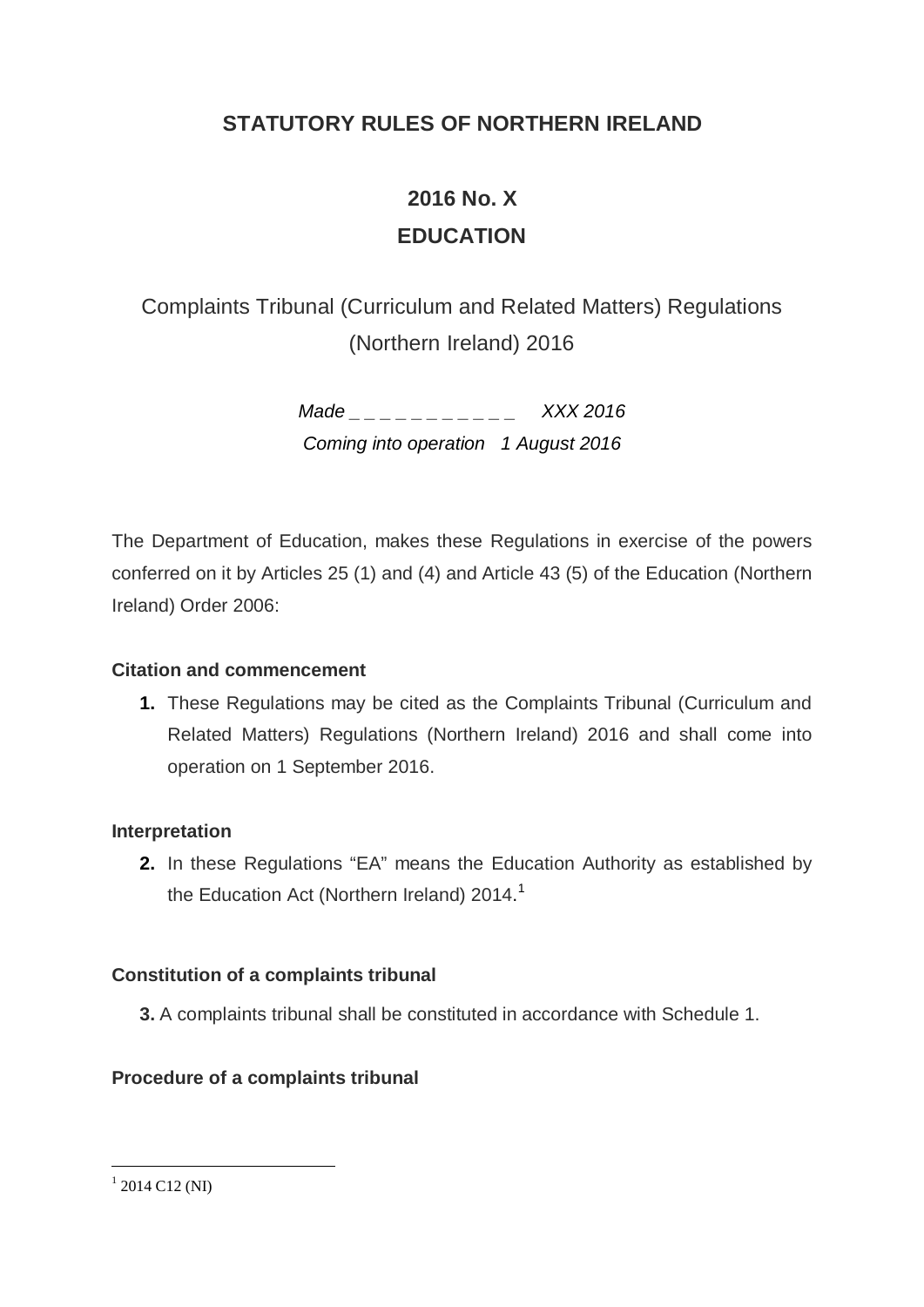**4.** Schedule 2 shall have effect in relation to the procedure of a complaints tribunal.

# **Revocations**

- **5.** The following Regulations are revoked:
	- (a) Curriculum (Complaints Tribunal) Regulations (Northern Ireland) 1992; [2](#page-1-0) and
	- (b) Curriculum (Complaints Tribunals) (Amendment) Regulations (Northern Ireland)  $1997.<sup>3</sup>$  $1997.<sup>3</sup>$  $1997.<sup>3</sup>$

Sealed with the Official Seal of the Department of Education on XXXX.

XXXX Senior Officer of the Department of Education

-

<span id="page-1-0"></span> $2$  SR 1992 No 457

<span id="page-1-1"></span><sup>&</sup>lt;sup>3</sup> SR 1999 No. 189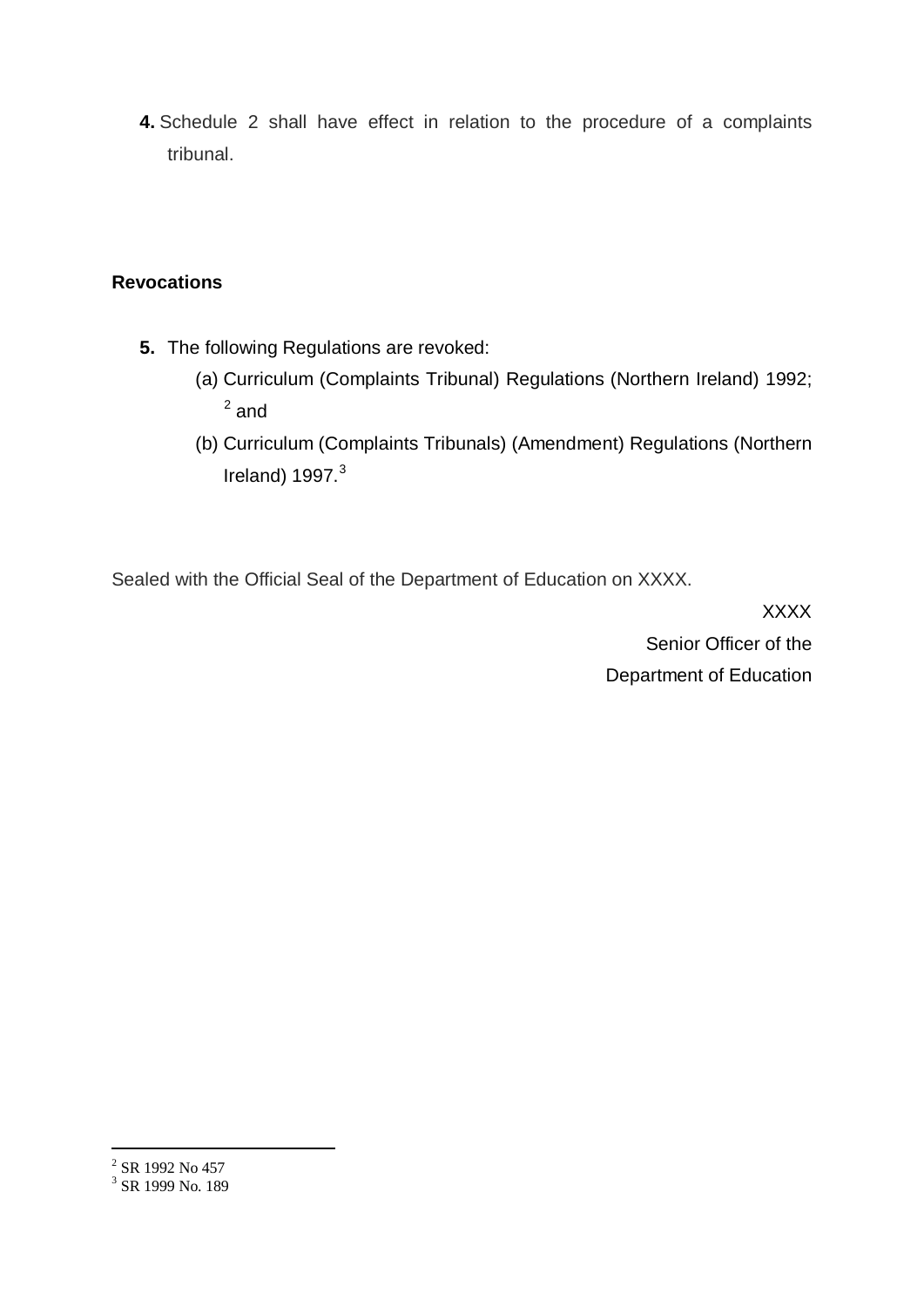# **SCHEDULE 1**

# **Constitution of a Complaints Tribunal**

#### **Membership**

- **1.** Subject to the provisions of this Schedule a complaints tribunal shall consist of three members appointed by the EA from a panel of persons established by the EA for that purpose.
- **2.** The persons on a panel referred to in paragraph 1 shall comprise
	- (a) persons appearing to the EA to have experience in education; and
	- (b) parents of registered pupils at a school,

but shall not include any person employed by the EA otherwise than as a teacher.

**3.** A complaints tribunal shall comprise of at least one person falling within paragraph 2 (a).

# **Chair**

**4.** The members of a complaints tribunal shall elect one of their number to be chair of the tribunal.

# **Disqualification from membership**

- **5.** A person shall not be a member of a complaints tribunal if:-
	- **(a)** he is a member of either the EA or the Board of Governors, as the case may be, against which the complaint is being made, or he was such a member at the time when the circumstances giving rise to the complaint first arose; or
	- **(b)** he is an employee of the EA, otherwise than as a teacher, or he was such an employee at the time when the circumstances giving rise to the complaint first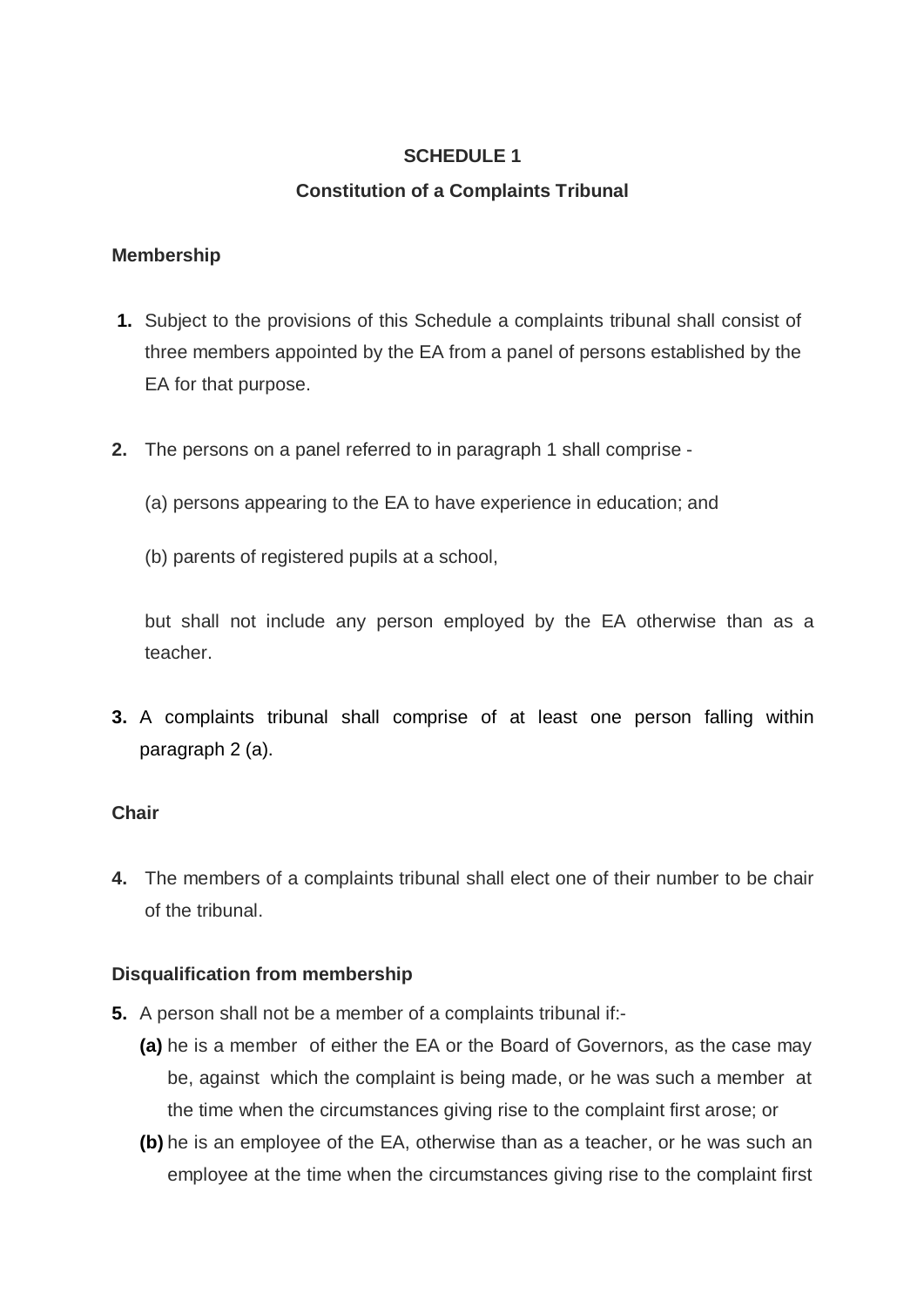arose; or

- **(c)** he is a person employed to work in the school against the Board of Governors of which the complaint is being made, or he was so employed at the time when the circumstances giving rise to the complaint first arose; or
- **(d)** he is the parent of a registered pupil at a school against the Board of Governors of which a complaint is being made, or was such a parent when the circumstances giving rise to the complaint first arose; or
- **(e)** he is an employee of the Department.

# **SCHEDULE 2**

# **Procedure of a Complaints Tribunal**

- **1.** A complaint against the EA or a Board of Governors of a relevant school shall be by notice in writing, sent to such address of the EA as it may specify, setting out the grounds on which that complaint is made.
- **2.** A complaints tribunal shall normally hear a complaint within 20 working days beginning with the date on which it receives that complaint.

# **Representation**

- **3.** A complaints tribunal shall give the complainant an opportunity to make written representations and shall afford the complainant or his representative an opportunity of appearing and making oral representations.
- **4.** A complaints tribunal shall give the respondent an opportunity to make written representations and shall afford a representative of the respondent an opportunity of appearing and making oral representations.

#### **Order of Oral Representations**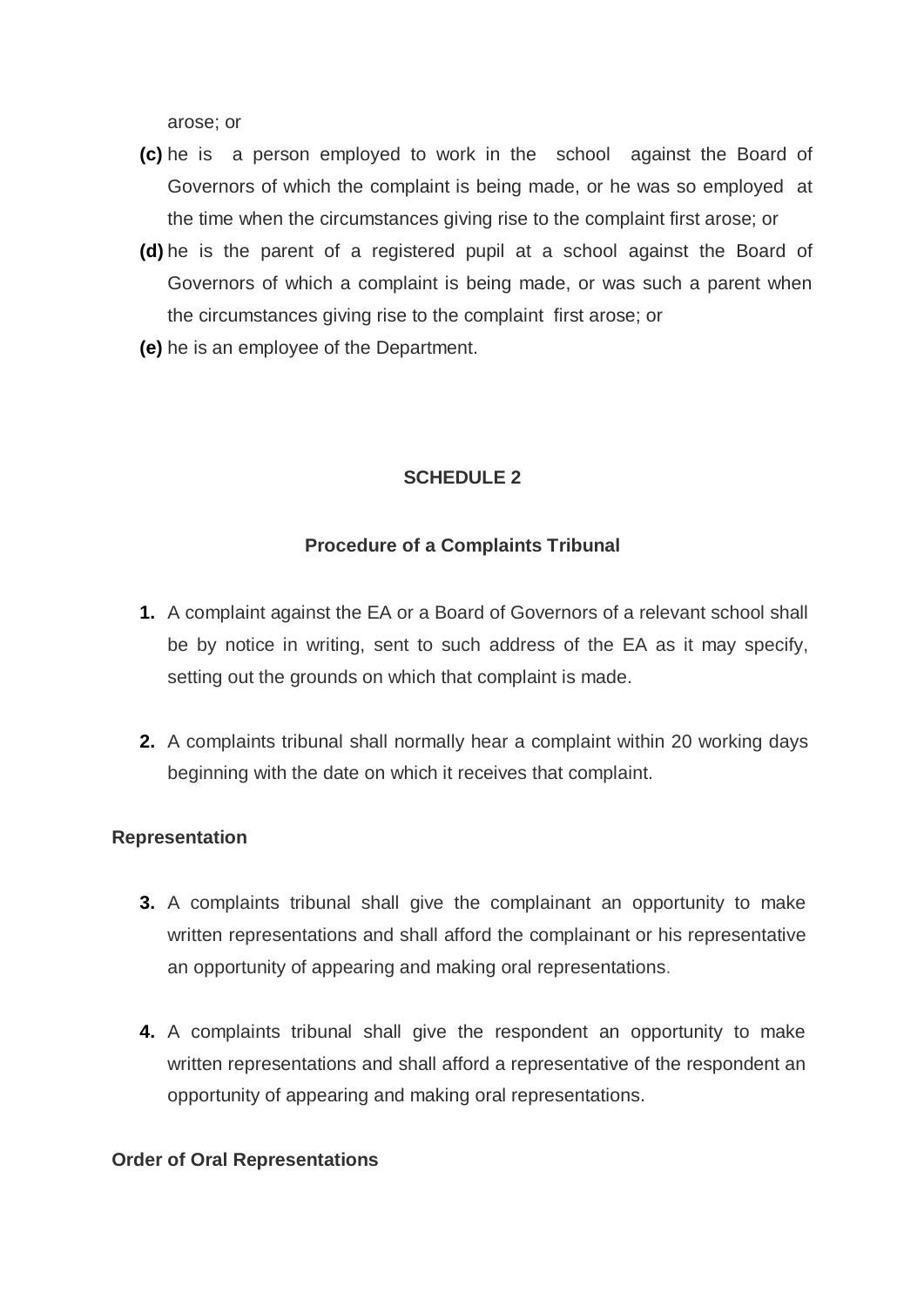**5.** The chairman of a complaints tribunal shall determine the order of the making of oral representations to it.

#### **Hearing**

**6.** A complaint shall be heard in private except where the complaints tribunal determines otherwise.

#### **Majority decision**

**7.** In the event of disagreement between the members of a complaints tribunal any matter under consideration shall be decided by a simple majority.

#### **Other procedural matters**

**8.** Except as otherwise provided by Schedule 1 and paragraphs 1 to 7, all matters relating to the procedure on the hearing or determination of complaints shall be determined by the complaints tribunal.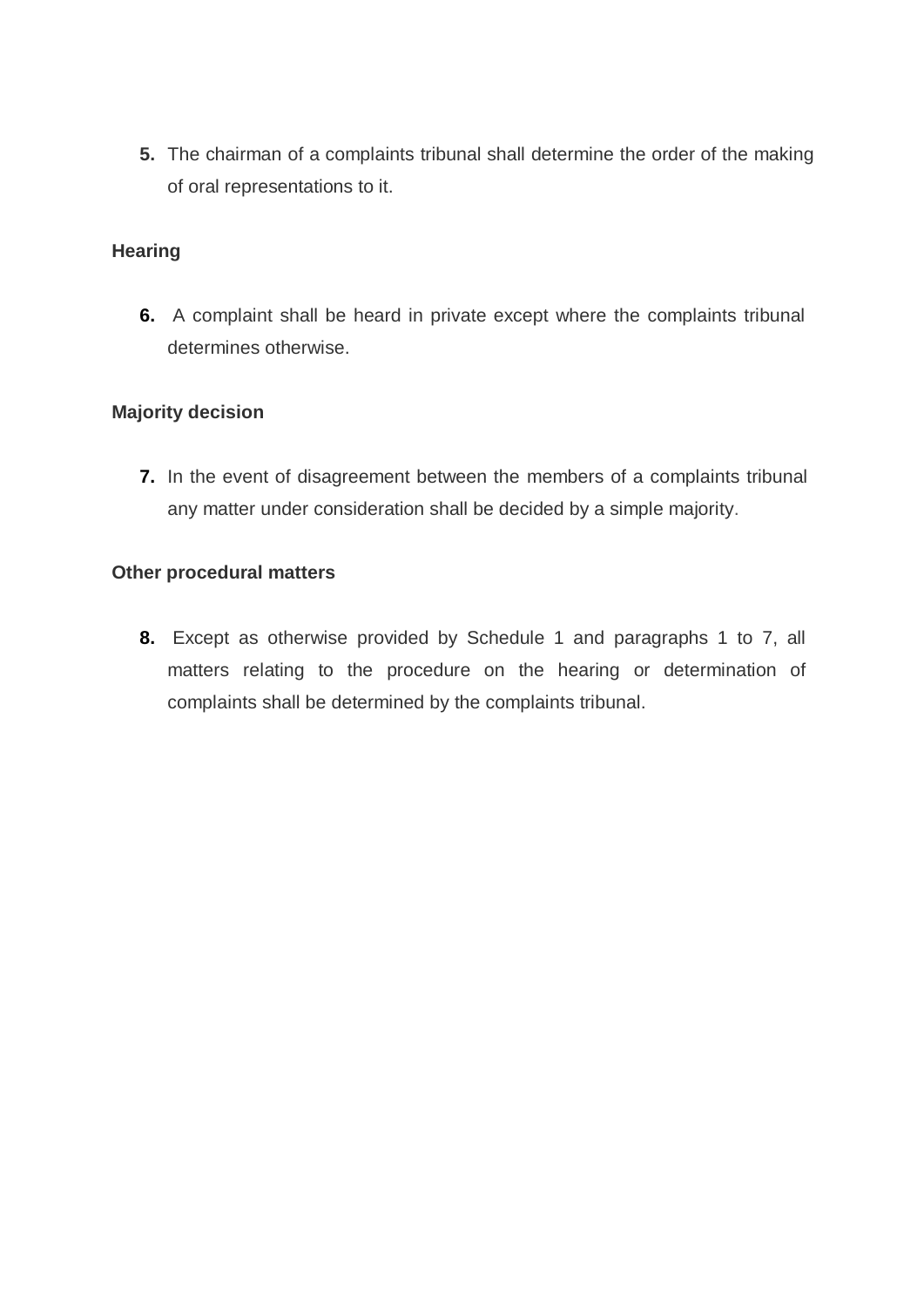#### **EXPLANATORY NOTE**

#### *(This is not part of the Regulations.)*

Under Article 25 of the Education (Northern Ireland) Order 2006 (the 2006 Order), the EA is required, in accordance with Regulations, to appoint a complaints tribunal to hear and determine any complaint made on or after the coming into operation of that Article which is to the effect that the EA or Board of Governors of a relevant school has acted or is proposing to act unreasonably with respect to the exercise of any power conferred or the performance of any duty imposed on it by or under-

- a) Part II of the 2006 Order (The Curriculum);
- b) Articles 148-149 of the 1989 Order; or
- c) any other statutory provision relating to the curriculum for grant-aided schools;
- d) any statutory provision relating to collective worship in grant-aided schools; or

e) Article 46A of the 1986 Order (commencement of secondary education) or has failed to discharge any such duty.

Articles 148-149 of the 1989 Order relate to training.

These Regulations provide for the constitution and procedure of complaints tribunals.

Regulation 3 provides that a complaints tribunal shall be constituted in accordance with Schedule 1 and regulation 4 provides for the procedure of a complaints tribunal to be in accordance with Schedule 2. Regulation 5 sets out the regulations that have been revoked.

Paragraphs 1, 2 and 3 of Schedule 1 relate to the size and membership of complaints tribunals and paragraph 4 provides for the election of a chairman of a complaints tribunal. Paragraph 5 disqualifies certain persons or descriptions of persons from membership of a complaints tribunal.

Paragraphs 1 and 2 of Schedule 2 deals with the form of a complaint and the normal timescales within which it will be heard. Paragraphs 3 and 4 provide for the